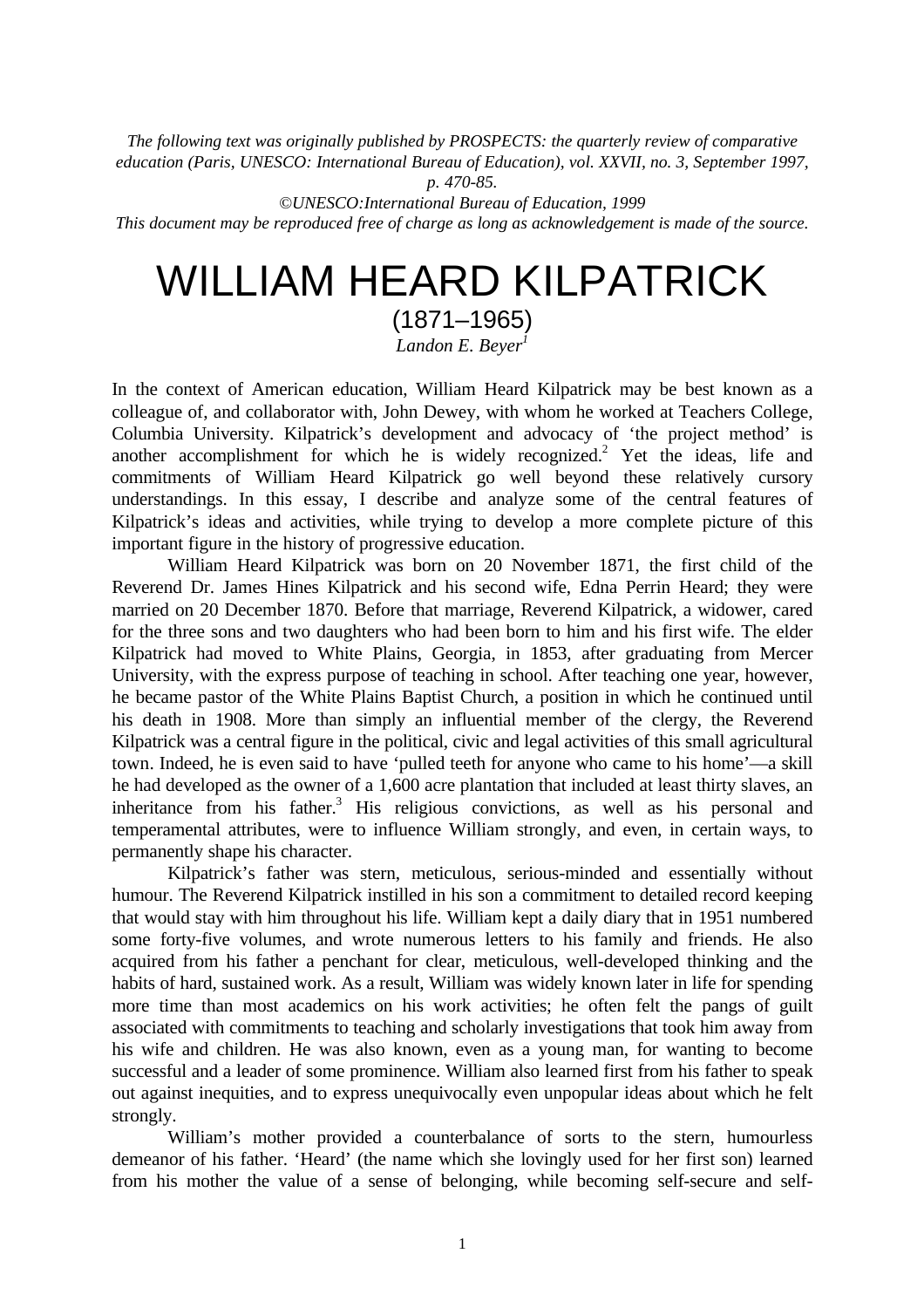confident. Of his mother Kilpatrick said, 'she helped me early to learn not to be selfish, that I must give to others their just due; thus helping me early in life to balance the personal demands that might have been selfish against the rights and the demands of the other people.<sup>4</sup> The relationship between William and his mother was apparently one that also helped fundamentally shape his dispositions and character—and even his teaching. He repeatedly attributed whatever success he had in teaching 'to the fact that [his mother] inculcated in him a "fine sensitivity" to people—not to hurt anyone no matter how lowly.<sup>5</sup> It may well be the case that Kilpatrick's close, advocacy-oriented relationship with his students, discussed below, was prompted initially by that 'fine sensitivity' he saw in his mother.

William Heard Kilpatrick's first venture into higher education took place in 1888 when he enrolled in courses at his father's Alma Mater—Mercer University in Macon, Georgia. His experiences there, however, were less inspirational than they apparently had been for the Reverend Kilpatrick. Even as he began his junior year, William was without strong professional ambition and, in a larger sense, lacked a direction for his life. While he excelled first in ancient languages and then in mathematics, he had no firm sense of who he might become, having decided, like his brothers, not to pursue theological studies and become a member of the clergy. During his junior year, however, Kilpatrick stumbled upon a book that would have a long-lasting impact on his personal and professional life. Given the ideological contours of the strict religious household in which he had grown up, Kilpatrick had heard only that *The origin of species* was to be despised—a book which only wicked non-believers would take to heart.<sup>6</sup> Yet Kilpatrick's curiosity led him finally to borrow the book from a Mercer library. It proved to be a text that would shape in no small measure his general philosophy of education, and his own orientation to teaching. Concerning his initial reading of this work, Kilpatrick said,

The more I read it the more I believed it and in the end I accepted it fully. This meant a complete reorganization, a complete rejection of my previous religious training and philosophy. By accepting Darwin's *Origin of species*, I rejected the whole concept of the immortal soul; of life beyond death, of the whole dogma of religious ritual connected with the worship of God. <sup>7</sup>

Clearly, his exposure to the ideas in *The origin of species* was a monumental event in the young Kilpatrick's life. He understood well the repercussions his changed orientation would have on his relationship with his parents, especially his father. Yet there was an important sense in which William's moral convictions would continue in spite of his rejection of the religious creed that had been a part of his childhood. Foreshadowing his future commitments and activities, Kilpatrick noted that his denunciation of religion 'did not change in any way my moral outlook. I now had no theology, by my social and my moral life continued in exactly the same way.'<sup>8</sup>

After graduating from Mercer, Kilpatrick borrowed \$500 from one of his brothers so that he might pursue graduate studies at Johns Hopkins University—an event that, like the reading of *The origin of species*, was to change the course of his thinking, and his life. Of his initial experiences at Johns Hopkins, Kilpatrick was to later say,

Even by breathing the air I could feel that great things were going on. I have never been so deeply stirred, so emotionally moved before or since. I had the feeling that here was the intellectual center of America. And I was eager to join this exciting new world; I too wanted to merge myself in this avid pursuit of truth. [...] This institution had the power to influence a youth of twenty beyond anything now known in America.<sup>9</sup>

It was Kilpatrick's discovery of the domain of modern, evolutionary science, and his attraction to open-ended intellectual inquiry at Johns Hopkins, that led him to reject the religious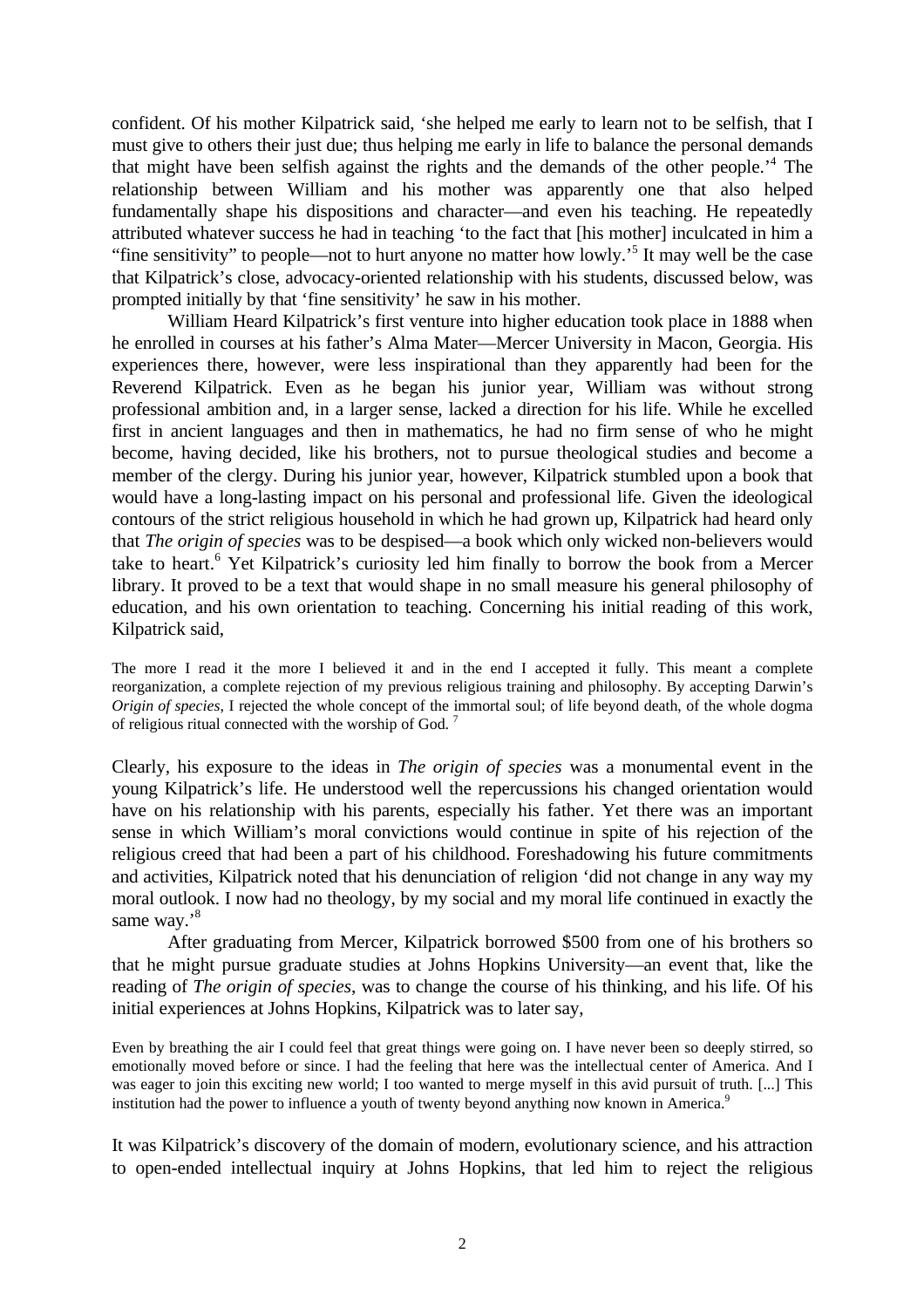orientation he had acquired in White Plains. These educational experiences led him to embrace the ideas and outlook of modern science and to become committed to the pursuit of secular truth. Later studies in philosophy at Johns Hopkins would reawaken his interest in religious ideas. Yet that interest re-emerged as part of his larger search for understanding and clarity that philosophical analysis might provide, and not as some commitment to particular religious dogmas or practices of the sort that had shaped his childhood. Kilpatrick's fascination with science and inquiry helped provide that direction for his life that had been absent during his undergraduate days at Mercer. They also provided the impetus for many of his educational ideas, as he developed a philosophy of education that went beyond the individualism and the pseudo-scientific technicism of educators like John Franklin Bobbitt, Edward L. Thorndike, W.W. Charters, David Snedden, and others.<sup>10</sup>

After completing one year of graduate work at Johns Hopkins, Kilpatrick returned to rural Georgia to accept a position as an algebra and geometry teacher, as well as co-principal of the Blakely elementary and high school. Since he had taken no courses in pedagogy as a part of his previous education, Kilpatrick was required to attend a summer normal school session at Rock, Georgia. One of the events in which Kilpatrick took part at the summer institute that was to affect his own thinking in significant ways was a lecture on the educational ideas of Johann Heinrich Pestalozzi. This was perhaps his first inkling that a key to valuable education was the provision of meaningful, interesting experiences for students in which they could truly develop responsibility. Such an orientation rejected the popular view that the key to learning lay in mastery of remote knowledge from a book, and in its connection to discrete and disconnected lessons, recitations and examinations. Within this dominant view, genuine understanding was less than essential, and perhaps even a hindrance to that 'toeing the line' rigidity that would ensure scholastic success. Instead, Kilpatrick saw the need to get students involved in things that were meaningful to them, and became committed to devising activities that would build on students' interests. Asked decades later about which ideas he was developing that first year of his teaching life that were to remain vital, Kilpatrick replied, 'it was trusting the child, getting him in on what was happening. I wanted each child to feel that I was trying to help him. [...] I wanted no division: the teacher on one side, the children on the other.'<sup>11</sup> Kilpatrick saw, during his early teaching experiences in Georgia, the importance of identifying with, and caring for, his students. Perhaps in part because of the nurturing relationship he had enjoyed with his mother, he could in later years remember virtually each of his former students, and enjoyed a fatherly relationship with many of them late into life. The provision of meaningful experiences for students that were connected to their intrinsic interests was more than a ploy to get students to pay attention or to complete assignments. It was rather the expression of a deep-seated commitment to, and respect for, his students as autonomous, self-directed people.

Another early influence on Kilpatrick's educational thinking was Francis Parker, who had studied the writings of Pestalozzi, Herbart and Froebel at the University of Berlin. Kilpatrick attended a lecture by Parker in 1892, and came to regard him as the first American progressive educator, as well as a forerunner of John Dewey. As Principal of the Cook County Normal School, Parker was able to help others recognize the value of a sense of experience in education—an emphasis that was continuous with Kilpatrick's commitment to providing meaningful experience for his students. Of his influence, Kilpatrick has said:

Francis Parker was the greatest man we had to introduce better practices into the country's schools. I would now say that he took Pestalozzi's ideas and improved and enriched them and carried them forward. He preceded Dewey, but Dewey came along with a much finer theory, a much better worked-out theory.<sup>12</sup>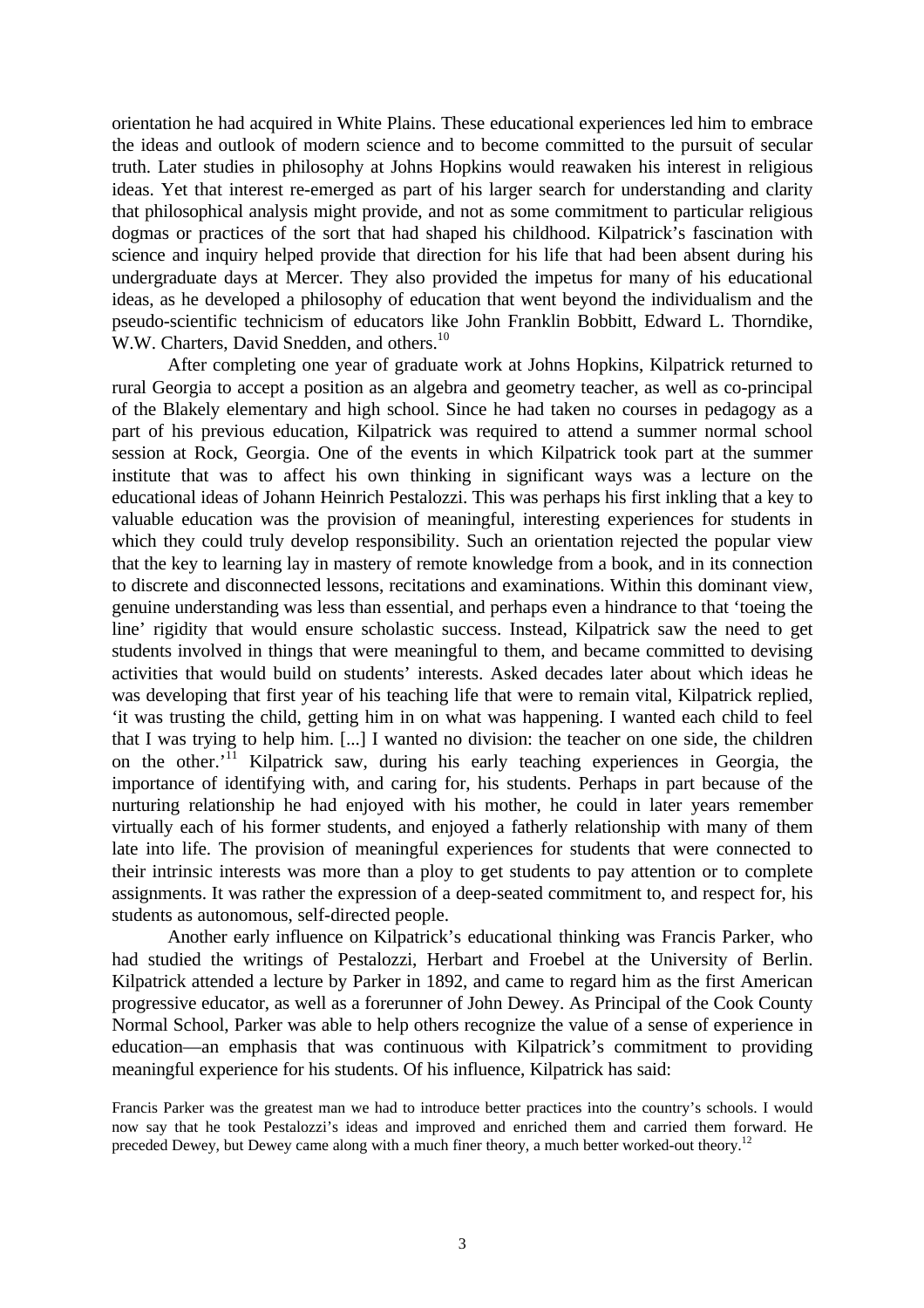In spite of his clear devotion to teaching and to his students, Kilpatrick's central interest in mathematics continued, and led him to return to Johns Hopkins in 1895. That experience, in contrast to his initial studies there, proved to be disappointing in most ways. Yet, during that time he took a variety of courses in philosophy, which provided another seminal experience that opened new areas of exploration. Together with his commitment to science, inquiry and clear thinking, his exposure to philosophical ideas and forms of reasoning was to have a direct bearing on his understanding of education and teaching.

## **Kilpatrick's developing educational and philosophical ideas**

After leaving Johns Hopkins for the second time, Kilpatrick in 1896 accepted the position of principal of the Anderson Elementary School in Savannah, Georgia. He taught the seventh grade and was responsible for supervising nine teachers and upwards of 400 students. At Anderson Elementary, Kilpatrick was able to extend his view that there should be no division between the student and the teacher—that is, that there should be a reciprocal relationship between the two—and that students should know that their teacher is their advocate. Such a relationship, Kilpatrick had thought for some time, was eroded by the practices of grading students and sending home report cards to their parents. As a result, he convinced the superintendent to make an exception to the usual evaluation activities that took place at the Anderson Elementary School; no report cards would be sent home to the parents of students in Mr. Kilpatrick's classrooms. Parents did receive a note concerning their children's absences and tardiness, but no evaluation of their classroom work *per se*.

Summarizing Kilpatrick's orientation to teaching and to his students at the time, he said of his experiences at Anderson:

The important thing is for the teacher to understand each child, so he can give him recognition for the good things in him; and so to conduct his class that every child has an opportunity to show off those good things which he can and is able to do. I treated those children with a kind of affection. I never scolded them; I never used harshness or reproof. I tried to teach so that the children could get some good out of it and in such a way that they could see they were getting good out of it. I trusted my children. I appealed to the better in them. I respected them as persons and treated them as persons [...] I appealed to the better in the children and I gave them an opportunity to act on that better self and then gave them recognition and approval for such behavior.<sup>13</sup>

Rather than searching for a 'system' to manage and regulate student behaviour—what we now call a 'classroom management' orientation that typically regards students as requiring manipulation and control<sup>14</sup>—Kilpatrick expected the best from his students, regarded them as people, recognized their accomplishments, and respected their interests while building on and enlarging their experiences.

Though he had planned to travel to Europe to study mathematics during the summer following his teaching at Anderson Elementary, the President of Mercer University told Kilpatrick that there was an opening for a professor of mathematics and astronomy at Mercer; Kilpatrick accepted an offer to fill that post, which began in 1897. While serving in that capacity, Kilpatrick met with prospective elementary school-teachers during weekly, voluntary meetings. For those meetings, Kilpatrick had his students read both Herbert Spencer and William James, among others. He also responded to students' expressed interests by expanding the readings to include work on philosophy, using texts by such figures as Plato, René Descartes and David Hume. In general, during his teaching at Mercer, Kilpatrick lived out his desire for sustained, demanding work, and considered favourably the idea that such activities would provide the framework for his life. He studied the writings of Nicholas Murray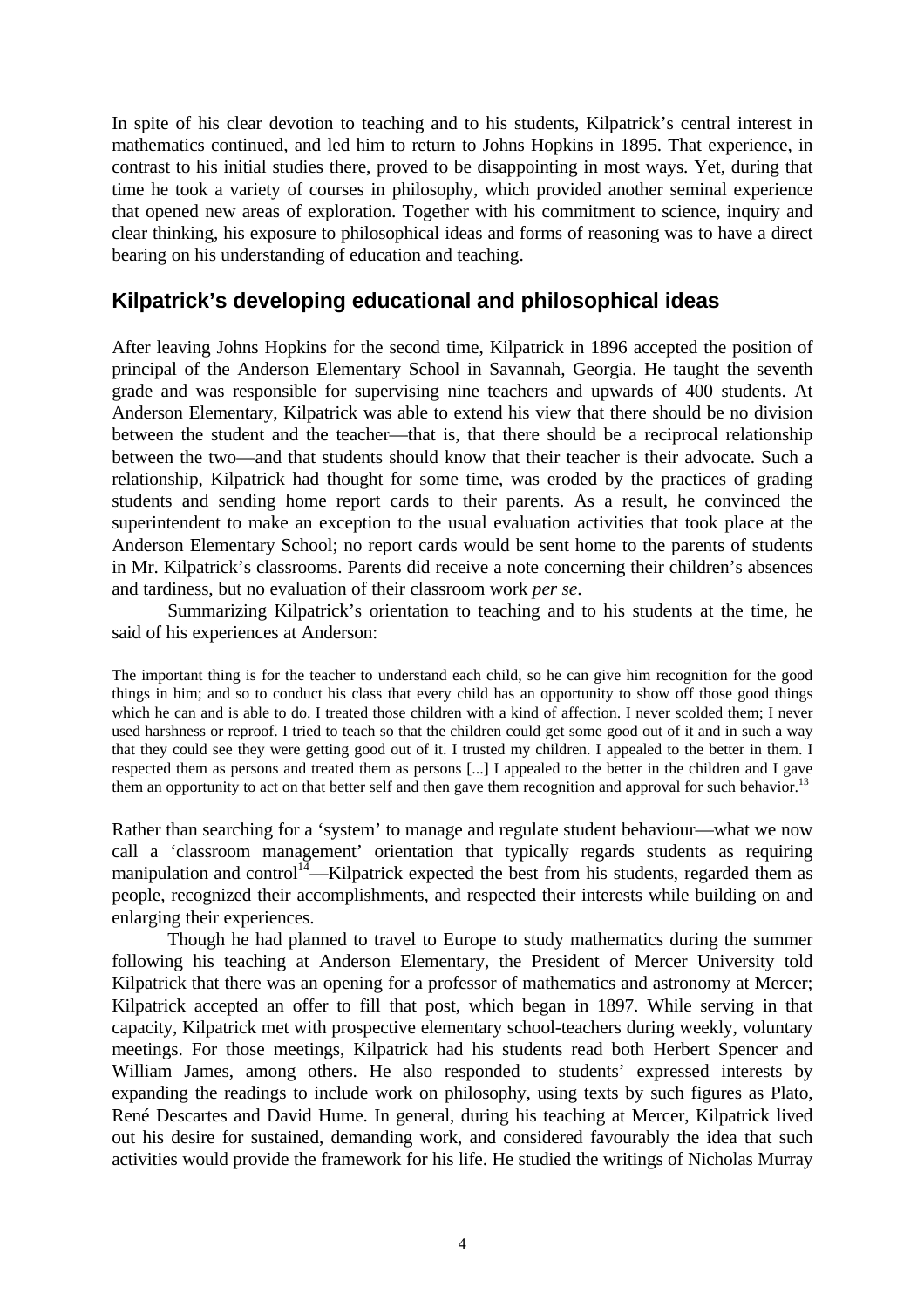Butler, of Columbia University, and even had during this time a premonition that he would someday become the president of a major university.

At the end of his year on the faculty of Mercer, Kilpatrick enrolled in a summer school session at the University of Chicago. One of the courses he took during that summer of 1898 was offered by John Dewey. Contrary to what one might expect, Kilpatrick did not think highly of the teaching of Dewey in this course. As Kilpatrick later confided, regarding his initial interactions,

as I heard Dewey lecture, I thought of him as a very capable man. I honoured and respected him, but I failed to get from him the kind of leadership in thinking that I wished. Professor Dewey is not a good lecturer, and he does not always prepare the ground, so that a newcomer can follow him.<sup>15</sup>

Kilpatrick's feelings toward Dewey, of course, were not permanent. After studying and working with Dewey at Teachers College, Kilpatrick was to say that, 'the work under Dewey remade my philosophy of life and education.' and that as a philosopher Dewey is 'next after Plato and Aristotle and above Kant and Hegel as a contributor to thought and life'.<sup>16</sup> High praise indeed!

Kilpatrick's studies with Charles DeGarmo, as part of a summer course in 1900 at Cornell University, were more inspirational that his first encounter with Dewey had been. Of DeGarmo's book, *Interest and effort*, <sup>17</sup> Kilpatrick remarked:

This book opened up a whole new world to me, as no book ever before. No other book had ever meant as much to me. I was stirred and moved. It coalesced all my feelings and aspirations; it showed me that there was no conflict between interest and effort; that they were not divergent forces but that they were inextricably allied; that effort follows interest. In other words, the more an individual becomes interested in something, the more effort he will put into it. Hence, the starting point in all education—the crux of the educational process—is individual interest; further, that the best and the richest kind of education starts with this self-propelled interest.<sup>18</sup>

Building on his earlier ideas concerning children and the need for teachers to 'get them on their side', as well as to provide meaningful experiences and treat them as people with significant accomplishments, Kilpatrick saw the key role of interests in teaching. Students' interests could change, be connected to related ideas and further interests, and developed with the aid of a sensitive, attentive teacher. Such ideas were to become central to his general educational philosophy and to his views and practices concerning teaching.

Agreeing to teach algebra and mathematics classes during a summer session at the University of Tennessee in 1906, Kilpatrick—true to his workaholic tendencies—audited two courses taught by faculty from Teachers College: Percival R. Cole and Edward L. Thorndike. The latter advised Kilpatrick during that summer session to apply for a scholarship from Teachers College. Kilpatrick took that advice and started out for Teachers College, in the fall of 1907, with a scholarship paying \$250 per year. While a student there Kilpatrick was greatly influenced not only by John Dewey, but by such professors as Thorndike, the historian of education Paul Monroe, Frank McMurry, and Dean James E. Russell. At least as important, at Teachers College Kilpatrick became immersed in an institutional culture that embodied and furthered the zeal for education he had developed, and one that made the study of educational ideas and issues respectable. In short, Teachers College provided the sort of stimulating, theoretical and practical, diverse environment that had been lacking at Mercer University and even, at least for the most part, at Johns Hopkins. It was an environment that shaped Kilpatrick's interests and substantially formed his life's work.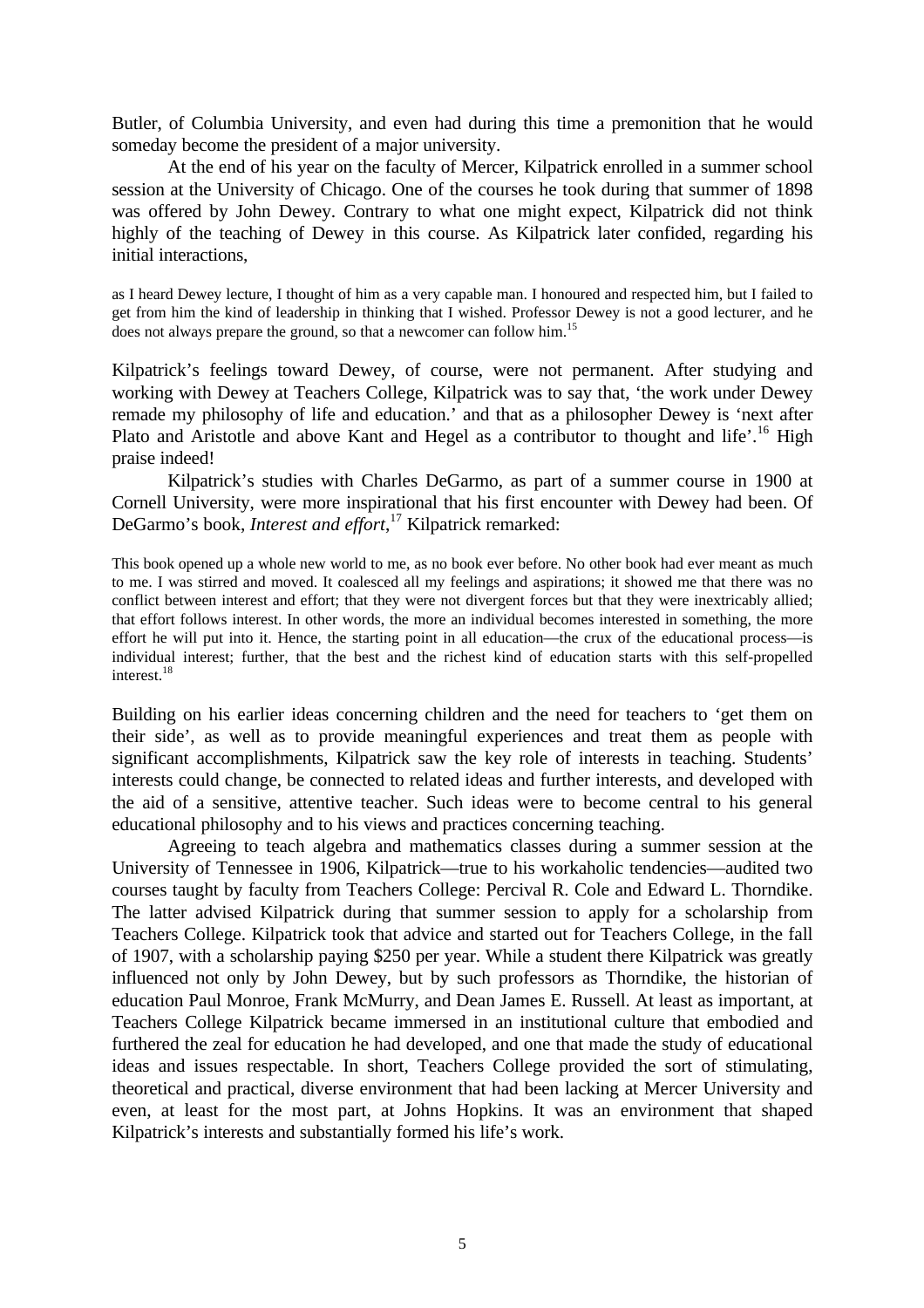## **Kilpatrick's thought in maturity**

Characteristic of Kilpatrick's efforts to understand ideas and practices holistically, and to come to grips with their significance in social and political spheres, he came to think of philosophy as helping to form a generalized 'point of view' or 'outlook on life.' In his *Philosophy of education*, for example, Kilpatrick compares democratic with dictatorial points of view.<sup>19</sup> He follows this by discussing the different educational agendas that follow from such basic political emphases.

The autocrat [Kilpatrick says] wishes docile followers [...] Democracy wishes all the people to be both able and willing to judge wisely for themselves and for the common good as to the policies to be approved; it will accordingly seek a type of education to build responsible, thinking, public-spirited citizenship in all its people.<sup>20</sup>

While the particular analysis of political ideas here is rather superficial, it demonstrates the commitment of the author to seeing educational practices, ideas and philosophies as integrated with larger, in this case political, contexts. It is these contexts that educators often fail to consider when they discuss the meaning of educational actions and decisions, and when they make educational choices regarding the school curriculum and classroom activities.

An avowed commitment to democratic values and principles fundamentally underlies Kilpatrick's orientation to education and school practice. Like Dewey, Kilpatrick argued that the meaning of democracy extends far beyond issues and actions related to a government, and instead denotes a way of life that has both moral and personal consequences. For Kilpatrick, democracy,

means a way of life, a kind and quality of associated living in which sensitive moral principles assert the right to control individual and group conduct. It is worthy of note that [...] democracy involves control, the control of both individual and group conduct for the good of all affected [...] [this] control is internal, the demand of intelligence and conscience upon the individual himself to obey and serve the varied calls of a social morality  $\left[\ldots\right]$  [It is] always to allow expression of individuality as effectively as possible in all relationships.<sup>21</sup>

Clearly, for Kilpatrick, a democratic society must impose a number of constraints and responsibilities on its citizens. While individualism is selfish and egocentric in its orientation, individuality is to be valued in part because it may serve the interests of social critique and social change. The responsibilities to maintain individuality but constrain individualism must be the special concern of educators, whose activities will either advance or thwart democratic ideas and actions. In a genuinely democratic society,

it is essential that both leaders and people have a clear philosophy of life and a clear philosophy of education. Any citizen then, who values democracy, who thinks much, feels deeply, and accepts responsibility for his acts will try to build a consistent and defensible outlook on life and on education. And the higher and finer the character the more likely will the person seek to build through the years a philosophy which has been thought out (so that he knows what values he stands for) and scrutinized for its defensibility (so that he knows how it affects the values of others). $^{22}$ 

Going beyond the realm of political principles and actions, we can think of education in even more expansive ways, Kilpatrick says. All people, perhaps as a part of what it means to be human, have points of view or attitudes, or operate—whether consciously or otherwise—with the aid of particular perspectives. What matters in the development of such perspectives is the forms of reasoning, and the specific reasons offered, that help us make decisions about educational policies and practices. A basic question here is how teachers and others are to decide among competing points of view, and how they are to develop a rational basis for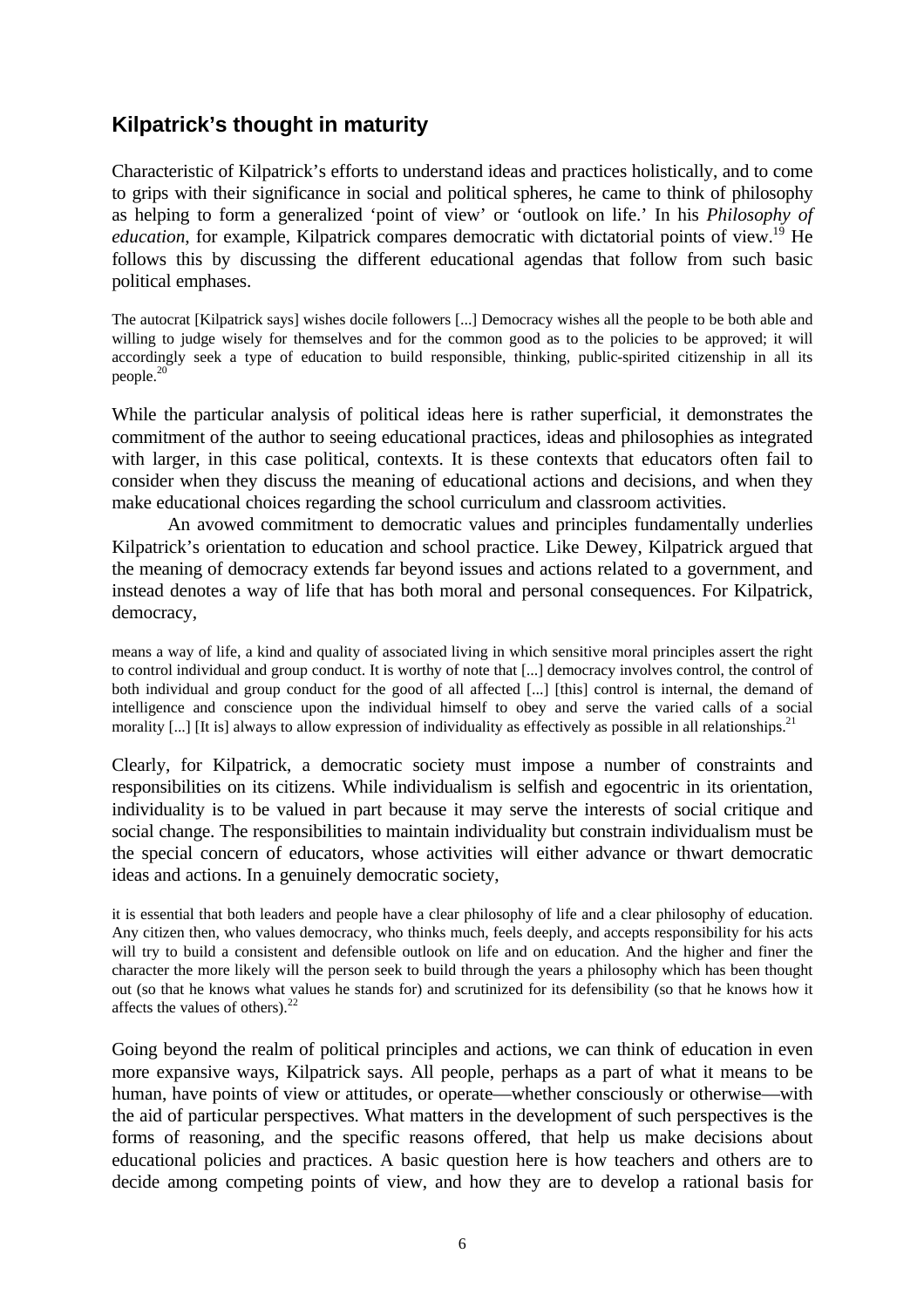choosing among such views. There are several ways we might make educational decisions. We can, when confronted with a range of options, rely on generally accepted customs or the received wisdom of our time. Or we can choose those options with which we are personally most comfortable, or that are least disruptive to our way of life and presuppositions. Yet such 'choices' are not the result of conscious, reflective deliberations, and therefore are not really choices at all. Such ways of determining one's course of action are not philosophically defensible.

A more promising approach to making decisions in classrooms and other settings is to base them on the extent to which the resulting actions coincide with our expressed values. This, however, leaves aside the important prior question of what basis there is for justifying certain values rather than others, and substitutes instead a more or less technical orientation to making choices that is founded on consistency. The actions of a dictator may be consistent with his/her values, but they are not on that basis warranted. The process of making decisions itself can be critiqued, as when I ask myself if I have fully considered a comprehensive range of factors in making my decisions. Yet this approach, too, fails to consider the normative dimensions of both the choices we make and the actions which they promote and prohibit. In the final analysis, making decisions must, for Kilpatrick, be connected to the values my actions have, and ultimately based on such fundamental value questions as what constitutes the criteria for being good, doing good, etc. These are the very questions with which philosophy is concerned. Thus philosophy, and a philosophy of education, leads us to examine not only our values, but to search for more adequate values that can be examined and, if not 'proven,' at least rationally defended. The 'stubborn search for more and more adequate' values is what Kilpatrick identifies as philosophizing.<sup>23</sup>

Such a conception of philosophy makes clear its essential role for teachers.<sup>24</sup> A comprehensive philosophy of education should not only help us think through abstract issues and questions, but also help us make decisions about both general educational policies and specific school practices. In this understanding of philosophy, it amounts to something like a self-conscious, rationally defensible, orienting point of view that affects what people think and value, and how they act, in day-to-day situations and in all social institutions—including schools. Philosophy is thus associated with a range of possible outlooks or orientations, and is inherently connected to a range of political ideas and platforms. As Kilpatrick put this point:

(i) any distinctive social-political outlook, as democracy or Hitlerism or Communism or reactionary conservatism, will wish its own kind of education to perpetuate its kind of life; and (ii) each distinctive kind of teaching-learning procedure will, even if the teacher does not know it, make for its own definite kind of social life [...] [As a result,] school people—teachers, superintendents, supervisors—must ask themselves very seriously (i) what kind of social outlook their school management and teaching tends to support; (ii) what kind of social life they ought to support; and (iii) what kind of school management and teaching-learning procedures they ought to adopt in order to support this desired social life.<sup>25</sup>

In Kilpatrick's view, teachers and others involved with schools must have some perspective, some point of view that grows out of the development of a philosophy of one sort or another, which can serve to ground the various choices they must make.<sup>26</sup> Contrast this to a common contemporary perspective according to which what matters most for teachers and prospective teachers is 'what works' in classrooms, often understood as whatever maintains classroom decorum, raises students' standardized test scores, meets the standards of state and national accreditation and licensing agencies, or simply fits with accepted practices or the dominant culture of schooling. Asking teachers to become philosophers, Kilpatrick sees teaching as a social and political undertaking that requires our deepest, most comprehensive, clearest thinking.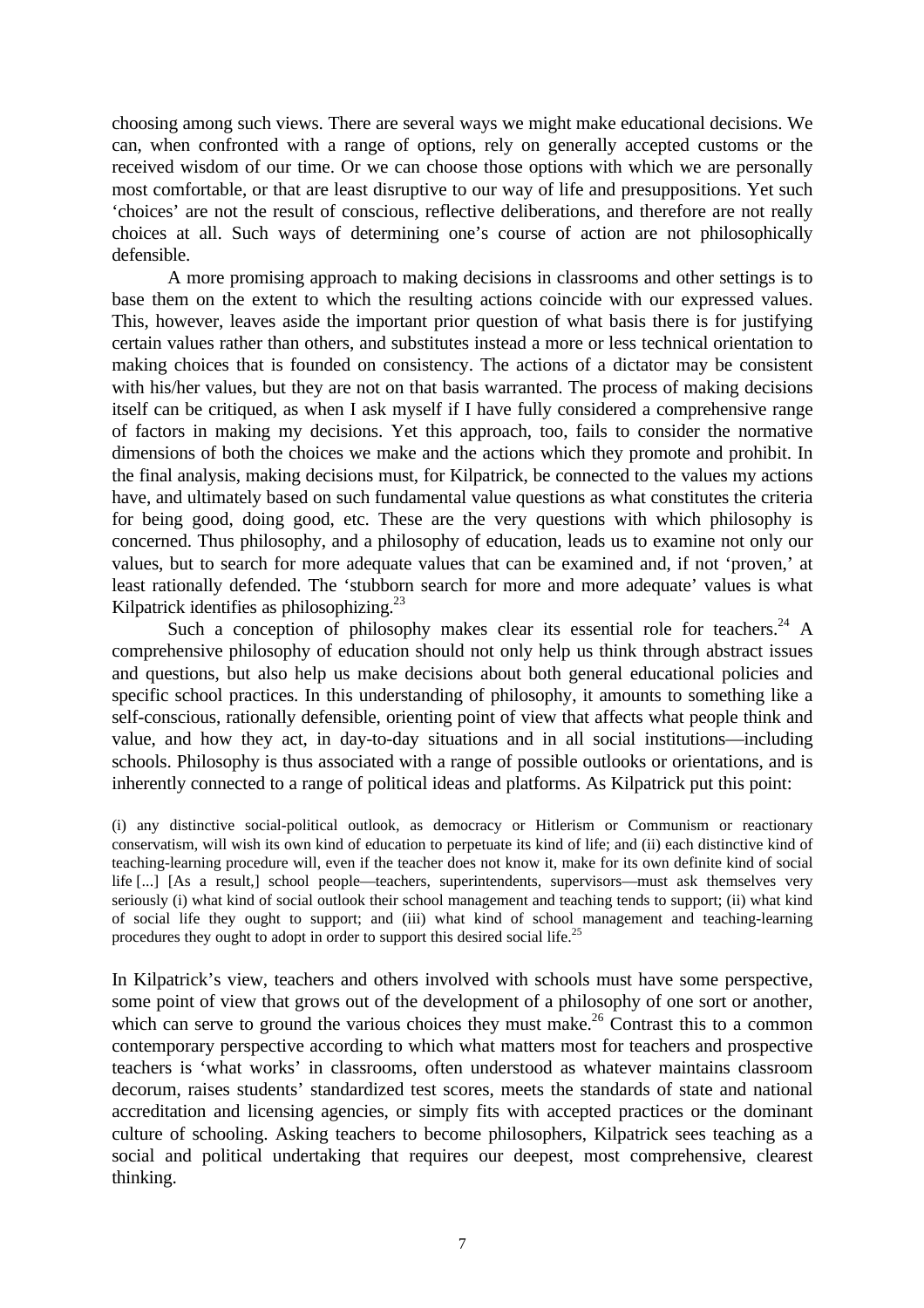This orientation to philosophy, obviously, is not to be equated with abstract metaphysical speculation or analyses that are removed from day to day life. Indeed, the activities associated with everyday living provide the arena for philosophical questioning and analysis, with the goal of leading a better life, having fuller experiences, and developing one's capacities for further growth. Such views are central to the pragmatic tradition that William James, Charles S. Peirce, John Dewey, and others articulated and that is still influential in contemporary educational debates.<sup>27</sup> In looking at Kilpatrick's views on what he calls 'the life process' and its relationship to philosophy, we can see the ways that *The origin of species*, discovered at Johns Hopkins, and modern science generally, are related to this pragmatic orientation.

 As noted already, Darwin's book in some ways undermined older humanist traditions that focused on realities that were assumed to be changeless and eternal. With the publication of *The origin of species*, change became the basic fact of biological and social life. Such a perspective affected people's conception of knowledge, as well as their views on ethical and political practices. Two implications of this change are especially important for understanding Kilpatrick's views on education. One is that change is the constant, in individual and social life—something to be expected and anticipated, even prized, rather than viewed as symptomatic of some inadequacy and avoided. A second implication of the new scientific outlook is that action or behaviour within an environment becomes the key for the study of the 'life process' for both individuals and groups.

For Kilpatrick, an active, satisfying life involves striving, desiring, acting, or more generally what he calls 'purposing'. He emphasizes the importance of 'behaving', which for Kilpatrick has a much different meaning than the ideas associated with behaviourism. Consistent with his earlier fascination with the ideas of Charles DeGarmo regarding effort and interest, Kilpatrick says that behaving involves the response of an organism to a situation. That response often elicits 'wants' or desires that in turn create an aim or goal, followed by efforts to realize that aim. In the process of attaining that aim, people develop related interests and experience positive enjoyment. The key to understanding the 'life process' is thus to be found in effort and interest, followed by further interest. In other words, the life process of human beings is intimately connected to interactions with social and physical environments in which our interest is peaked, resulting in the creation of desires from which we articulate an aim that is pursued. The life process is, hence, essentially interactive and social. The 'true unit of study' as Kilpatrick puts it, is 'the organism-in-active-interaction-with-the-environment'.<sup>28</sup>

It is within this context that we may understand more fully Kilpatrick's project method, as well as its justification. What is crucial within the project method is that there be some dominating purpose—which of course may not be observable—in which students wholeheartedly participate. Consider a boy who wishes to make a kite:

the purpose is the inner urge that carries the boy on in the face of hindrance and difficulty. It brings readiness to pertinent inner resources of knowledge and thought. Eye and hand are made alert. The purpose acting as aim guides the boy's thinking, directs his examination of plan and material, elicits from within appropriate suggestions, and tests these several suggestions by their pertinency to the end in view. The purpose in that it contemplates a specific end defines success: the kite must fly or he has failed. The progressive attaining of success with reference to subordinate aims brings satisfaction at the successive stages of completion [...] The purpose thus supplies the motive power, makes available inner resources, guides the process to its preconceived end, and by this satisfactory success fixes in the boy's mind and character the successful steps as part and parcel of one whole.<sup>29</sup>

The project method, in unifying students' interests with action in the world and emphasizing 'the hearty purposeful act', provides one example of the way in which 'education' and 'life',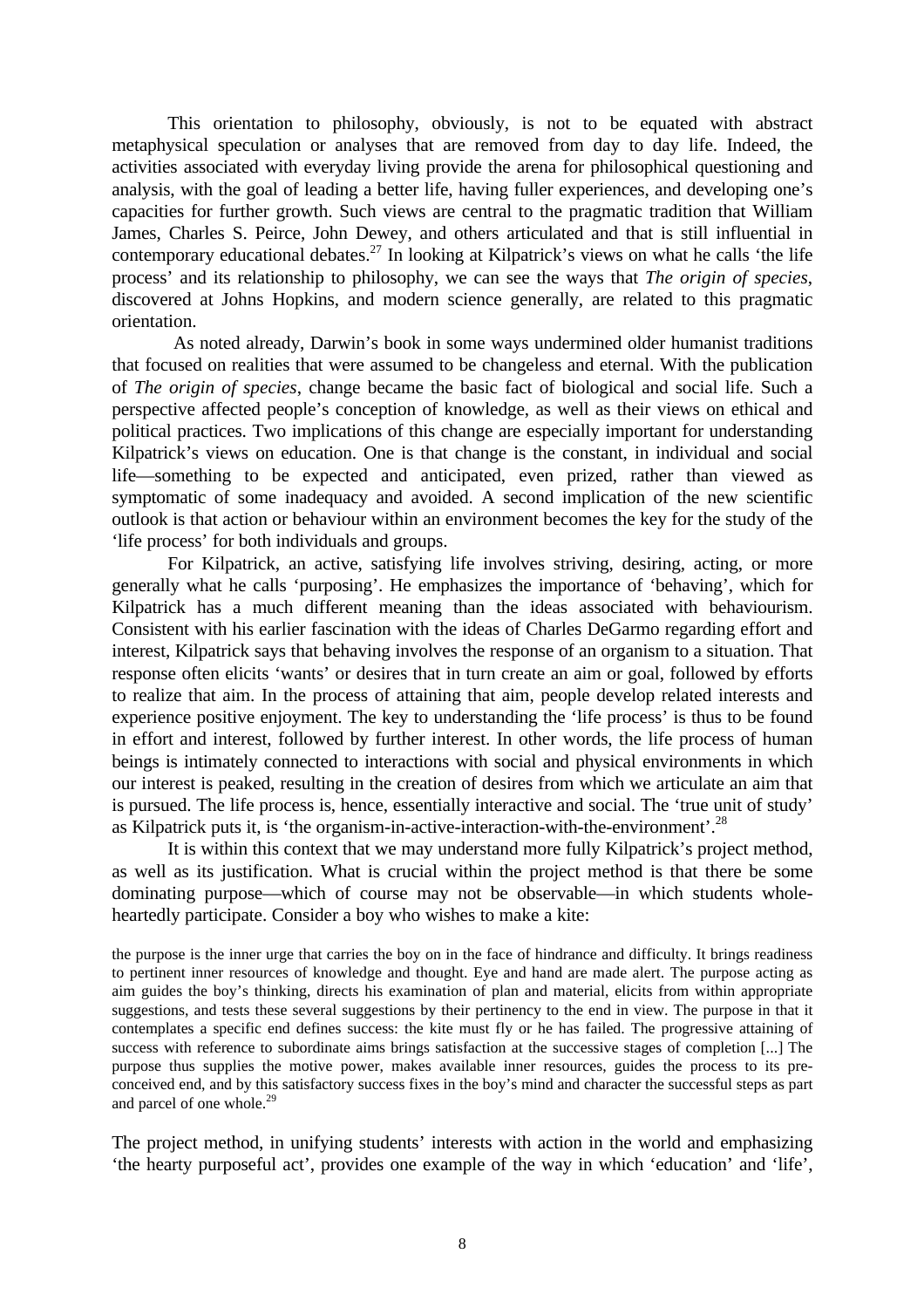knowing and doing, are continuous. Beyond this, the ability and determination to engage the world through such acts allows people to control their lives, and to act with care in bringing to fruition worthy activities; these traits, in turn, allow people to exercise their moral responsibility. Such a person, Kilpatrick remarks, 'presents the ideal of democratic citizenship'.<sup>30</sup>

Modern science, in dispelling the notion that there are invariant 'essences' that are central to understanding the nature of the universe, provided additional grounds for supporting the view that people must be seen in context, as well as grounds for valuing acts of purposing that are central to moral undertakings and citizenship. In promoting an interactive view of the universe according to which 'being' and 'environment' are two sides of the same coin, interconnected and mutually influential, we allow for people's actions in that world changing both ourselves and the larger world. While Kilpatrick mentions the technological advances made possible by modern science, he clearly thinks its cultural implications are more important, helping develop new outlooks on life and how we think, feel and act as a result. An interactive orientation leads to a new humanism with people rather than abstract essences at the centre, with a view toward the intelligent direction of affairs. Such intelligent direction was especially needed during the time Kilpatrick was writing many of his treatises, given the economic, military and social crises in which the United States of America was engulfed or that were about to develop.

Human activity in this view must be understood as actions-in-context, as enmeshed in environments that both affect, and are affected by, our actions. Among other things, this view denies the existence of autonomous individuals whose 'nature' is fixed and unalterable. The importance of the context of experience also runs counter to the deeply held assumption of 'radical individualism' that has been a central feature of Western industrialized nations.<sup>31</sup> Such a focus on individualism, Kilpatrick reminds us, is also inconsistent with the requirements for democracy. As he puts it:

the essence of democracy is to be concerned about each individual and his welfare. This is regard for individuality or personality, not a belief in individualism. In individualism there is too much of each man for himself regardless of others, or even at the expense of others. Such an attitude true democracy cannot accept. On the contrary, democracy will test each social institution and program by whether in its working it makes for the welfare and happiness of each one of everybody, all together, on terms of substantial equality.

## **The meanings of progressivism**

By the time Kilpatrick retired from Teachers College in 1938, his ideas and activities had been widely discussed among academics and school-teachers. Kilpatrick continued to enjoy a reputation as a first-rate teacher and was therefore beloved by his students. As Herbert M. Kliebard has remarked, Kilpatrick became 'the most popular professor in Teachers College history'.<sup>33</sup> Further testimony to the depth of his educational commitments can be seen in the fact that Kilpatrick helped found Bennington College in Vermont, and served on its Board of Trustees for seven years. His social commitments are reflected in his Presidency of the New York Urban League from 1941 to 1951.

The educational ideas and orientations of Kilpatrick continued to be timely, even after his death on 13 February 1965, in New York City. A special issue of *Educational theory* was dedicated to Kilpatrick shortly thereafter in which several of his colleagues wrote movingly about both the man and his ideas.<sup>34</sup> Kilpatrick's personal love for teaching and the depth and popularity of his ideas concerning educational matters continue to be worth pondering. But his personal appeal and his particular agenda for American education are only part of the story.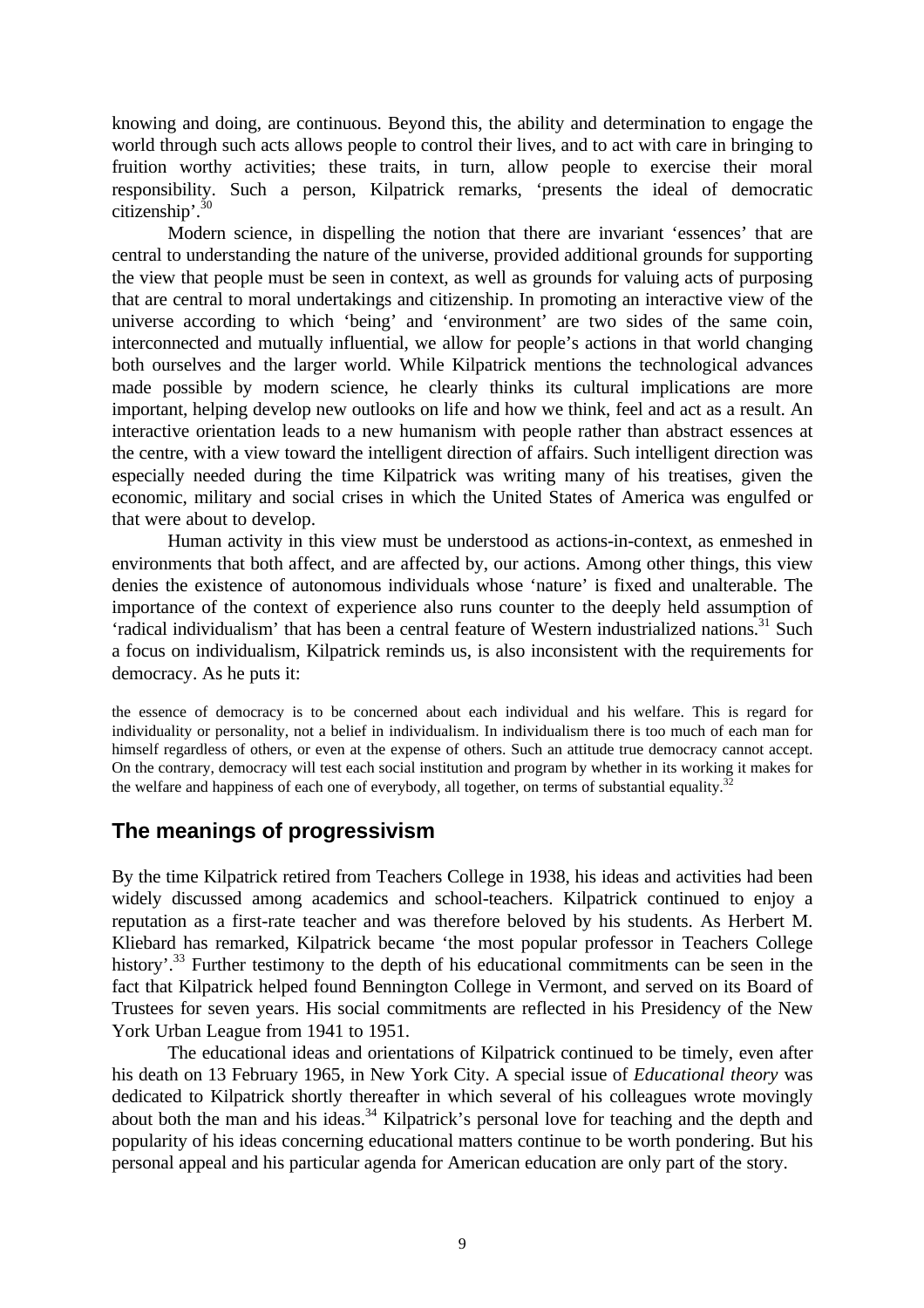What Kilpatrick makes clear is the depth of inquiry and the dedication to clear thinking that are necessary for all those concerned with educational matters. In addition, Kilpatrick's ideas—along with Dewey, and a host of others, now and then—continue to offer educational alternatives to the emphases on efficiency, standardization, control and manipulation. He offered a way to make learning and living really unified, and to change the nature of public school classrooms.

In recognizing the need for philosophical reasoning and reflection, and for underlining the political purposes and possibilities of education, Kilpatrick's ideas also continue to be pertinent. This is especially relevant for discussions that have taken place in the last few years, as many have struggled to reconceptualize democratic life, the democratic purposes of schooling, and the need to link those purposes with social and moral actions.<sup>35</sup>

Discussions regarding the possible role of United States schools in promoting a democratic social order are as old as attempts to establish a system of publicly supported education. From Thomas Jefferson's proposals for a system of schools in Virginia, to Horace Mann's call for school reform in the second quarter of the nineteenth century, to the report of the National Commission on Excellence in Education, to the recent recommendations of the Eisenhower Leadership Group, America's schools have been called upon to advance a variety of purportedly democratic purposes.<sup>36</sup>

One problem—both conceptual and ideological—that has repeatedly plagued discussions about schooling and democracy is that the meaning of democratic discourse, practice and values continues to undergo substantial, periodic revision. Curricular changes have, in fact, been initiated in an attempt to clarify or change the meaning of democratic life and the social and political choices that are consistent with it. Certainly Kilpatrick's ideas fit within such efforts at change.

Beyond the considerations outlined by Kilpatrick in this regard, a variety of contemporary interest groups and those in positions of power have suggested one vision of democracy or another that is consistent with their larger ideological agenda. Powerful segments of United States society affiliated with what has been called 'the conservative restoration<sup>37</sup> and the 'Republican revolution' are attempting to reassert an agenda that caricatures or simply denies the existence of those progressive strands of democratic thought and practice which they oppose. Clearly, important conceptual and ideological differences exist among those urging that we adopt or invigorate democratic practices, values, and institutions. Understanding these differences is crucial if we are to articulate a vision of social possibility for schools. For making this point abundantly clear, we have a serious debt to Kilpatrick and other student-centred progressives.

Kilpatrick is insightful in clarifying how daily classroom decisions carry political import and meaning. As he makes clear, questions and issues regarding pedagogy and curriculum intersect with the political, moral and social domains of our worlds. Educational choices frequently respond to, and help reinforce, some set of values, priorities and perspectives that have the effect of furthering some interests while hampering others. Teachers as a result confront several difficult, complex issues: What values should guide the establishment of some kind of classroom climate? What modes of analysis, ways of thinking and kinds of experiences should be encouraged, which hampered? What attitudes and expectations should be encouraged or altered among students? What modes of interaction should be promoted or curtailed in the classroom? What forms of knowledge are most worth perpetuating? In short, for teachers there is no neutral place to stand, as decisions that are made everyday in classrooms—or, just as likely, made by others outside classrooms—support certain normative beliefs and assumptions, ideals and convictions. Such beliefs and assumptions must, as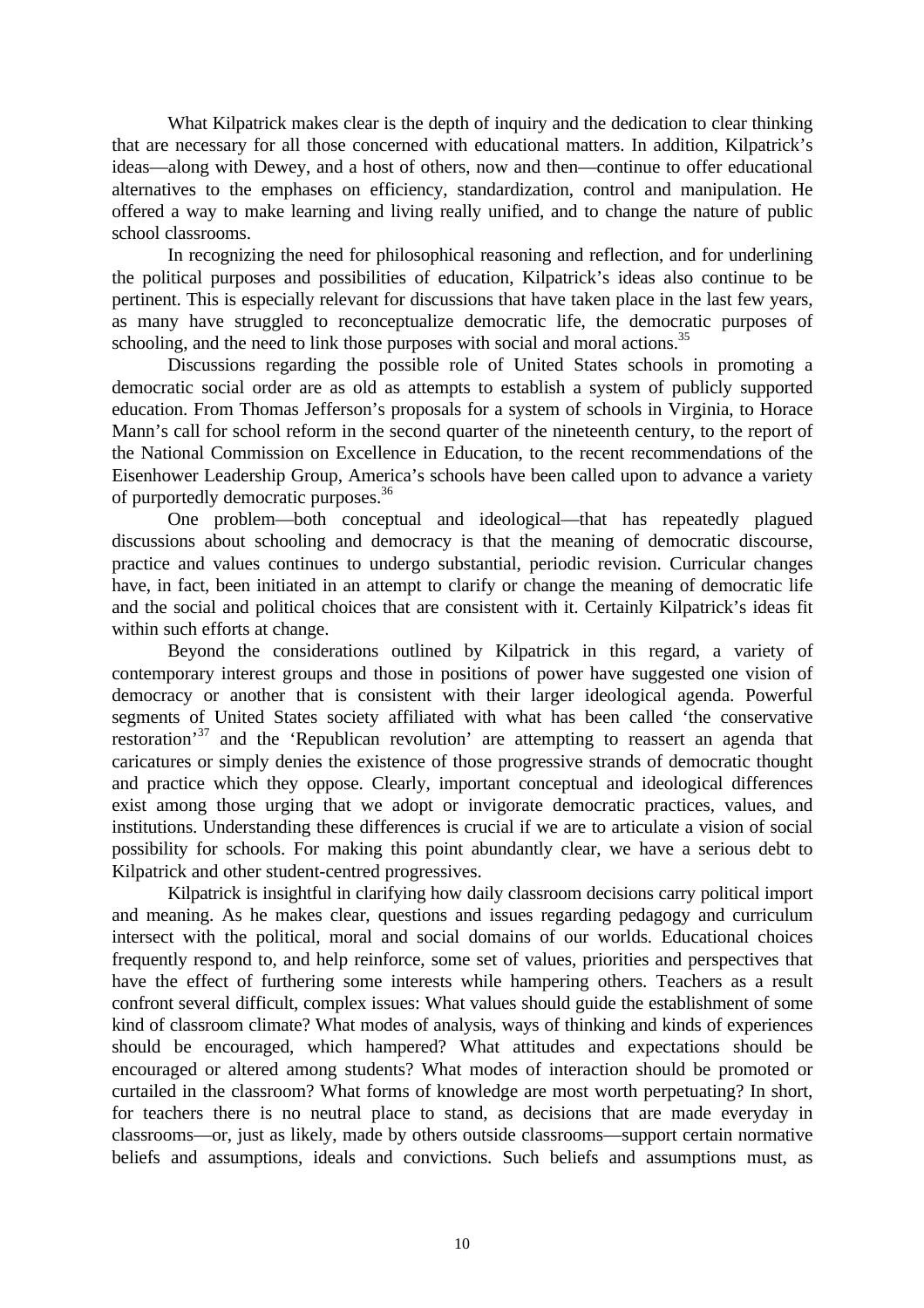Kilpatrick says, be critically scrutinized and analyzed by teachers, and by those preparing to teach.

The normative dimensions of education differentiate teaching from most other professions. Even when their autonomy is constricted, teachers can influence the students in their care, and those students' futures, in ways that speak in the broadest sense to the political nature of teaching and schooling. In addition to 'providing a service' to the public, and beyond an obsession with 'the bottom line' that currently infects both the 'private sector' and an increasingly privatized neo-public one, teachers affect the hopes, dreams, attitudes, and perspectives of their students, and because of that the future of the society in which they and their students live.

In this context, Kilpatrick's insistence that democracy is larger than the actions of government is critically important. In his words, democracy 'means a way of life, a kind and quality of associated living in which sensitive moral principles assert the right to control individual and group conduct'.<sup>38</sup> Democracy provides a moral and broadly social framework that has implications for interpersonal as well as institutional actions and decisions that must be made on a day-to-day basis. The way we live with each other, the way we treat one another in our daily interactions and relationships, is central to this understanding of democracy and its implications. Thinking about democracy as only a way of making electoral choices or instituting governmental policies allows undemocratic practices like those associated with inegalitarian economic and cultural practices seem outside the pale of democratic inquiry—as if a democratic critique of economic and cultural realities involves making something like a category mistake.

Beyond the crucial need for clear thinking, reasons for choices and action, philosophical acuity, and purposeful, wholehearted activities tied to interests, any sort of wideranging participatory democracy is only possible if we reinvigorate a sense of community. This in turn requires, and is supported by, a grasp of the possibilities for a common good, collectively decided by people engaged in open, moral discourse with others, within which a commitment to equality is central. We need a broadly based cultural vision for democratic practice in which daily activities and interactions, a search for the common good, the reinvigoration of community, and an openness to dissent and difference, mutually support each other, and allow for new forms of life and decision making to emerge.

 A democratic community must, finally, enable people to develop values and ideas that outline alternative social possibilities. Equally important, such a community must generate concrete practices that enact a moral vision—a vision not reducible to any set of present realities and yet not simply an 'idealist' construction. A democratic community encourages its members to become participants in civic discussions that require concerted, collaborative actions in the name of social justice and structural change. Kilpatrick, like Dewey, understood knowledge to be the outcome of past and present human efforts to come to terms with the worlds in which we live. For progressives generally, as can be seen in Kilpatrick's 'project method', children are people who are, and ought to be, actively engaged in attempts to understand and become more skilful in the world in which they live. What is inadequately emphasized by many progressives, including Kilpatrick, is an articulated direction in which this educational endeavour should head. Early on, Counts criticized the progressive movement as lacking this sense of direction:

If an educational movement, or any other movement, calls itself progressive, it must have orientation; it must possess direction. The work itself implies moving forward, and moving forward can have little meaning in the absence of clearly defined purposes [...] Here, I think, we find the fundamental weakness, not only of Progressive Education, but also of American education generally. Like a baby shaking a rattle, we seem to be utterly content with action, provided it is sufficiently vigorous and noisy [...] The weakness of Progressive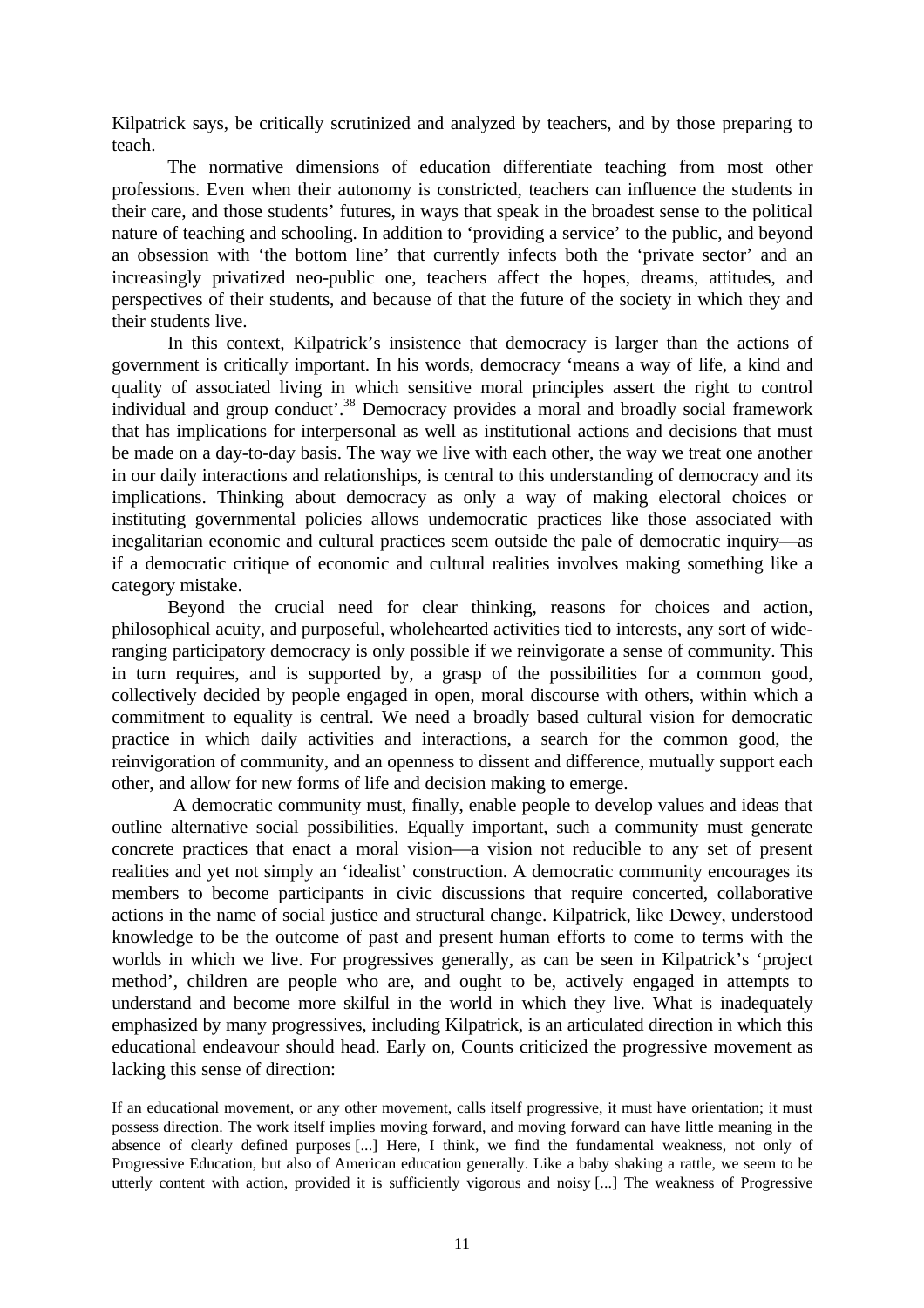Education thus lies in the fact that it has elaborated no theory of social welfare [...] In this, of course, it is but reflecting the viewpoint of the members of the liberal-minded upper middle class who send their children to the Progressive schools—persons who are fairly well-off [...] who pride themselves on their open-mindedness and tolerance, who favor in a mild sort of way fairly liberal programs of social reconstruction, who are full of good will and humane sentiment [...] who are genuinely distressed at the sight of unwanted forms of cruelty, misery and suffering [...] but who, in spite of all their good qualities, have no deep and abiding loyalties, possess no convictions for which they would sacrifice over-much [...] are rather insensitive to the accepted forms of social injustice, [and] are content to play the role of interested spectator in the drama of human history.<sup>39</sup>

When we add a more encompassing and fleshed out societal context to a progressive educational agenda, and a set of moral, political and cultural values that provides the direction Counts advocated, we have a more encompassing basis for articulating a direction for education.

This direction builds on the ideas of Kilpatrick and yet, in some important ways, goes beyond them. It is guided by a commitment to radical democracy as it may provide avenues for reconceiving social institutions and practices, guided by a populism in form, and dedicated to structural change. Such change may be brought about by a reinvigoration of communities in which genuine participation, moral discourse and the common good fuel actions in the world. Seeing the various components of our worlds as susceptible to alteration through collaborative actions that build on our sociability; articulating moral values in open settings in which dissent is expected and valued that can guide those actions; and altering hierarchical structures and inequalities that demean and disempower, and that deny liberty and opportunity, form basic elements of an enlarged progressive direction.

In this vision we bring together the child, the curriculum and the society. It is consistent with the emphasis on a progressive democracy founded on participation, moral reasoning, social justice and action in and on the world. It provides hope for those now harmed by the inequalities that continue to thrive and grow in the United States. It also offers hope for significant change in society and in classrooms where democratic values may be enacted.

For pointing to the need for educators to see their actions as embedded in, and helping further, social, political and philosophical perspectives, we owe much both to William Heard Kilpatrick and to the progressive tradition in which he was so influential. Especially in schools, where it is still all too common for students' interests to be squashed and their accomplishments ignored, the advice to get students and teacher 'on the same side,' and to create classroom environments within which the joys of genuine exploration can be felt, is critically important. To accomplish this, and to help create a social context of the sort that will allow the student to participate in similar ways as an adult, requires progressive political action of a somewhat more directed, encompassing sort. That action must be more attuned to the particular dynamics of the sort of society we have, and productive of a vision of what a better society would look like. How to get from the one to the other, and what that process implies for schooling and teaching, is perhaps the fundamental problem that must be confronted by contemporary educators who are committed to a new progressivism.

#### **Notes**

### *1. Landon E. Beyer (United States of America)*

Associate Dean for Teacher Education at Indiana University, Bloomington. His interests include developing alternative approaches to teacher education, curriculum theory and development, the social foundations of education, and the arts and aesthetics. His most recent publications include: *Creating democratic classrooms: the struggle to integrate theory and practice* (1996); *Curriculum in conflict:*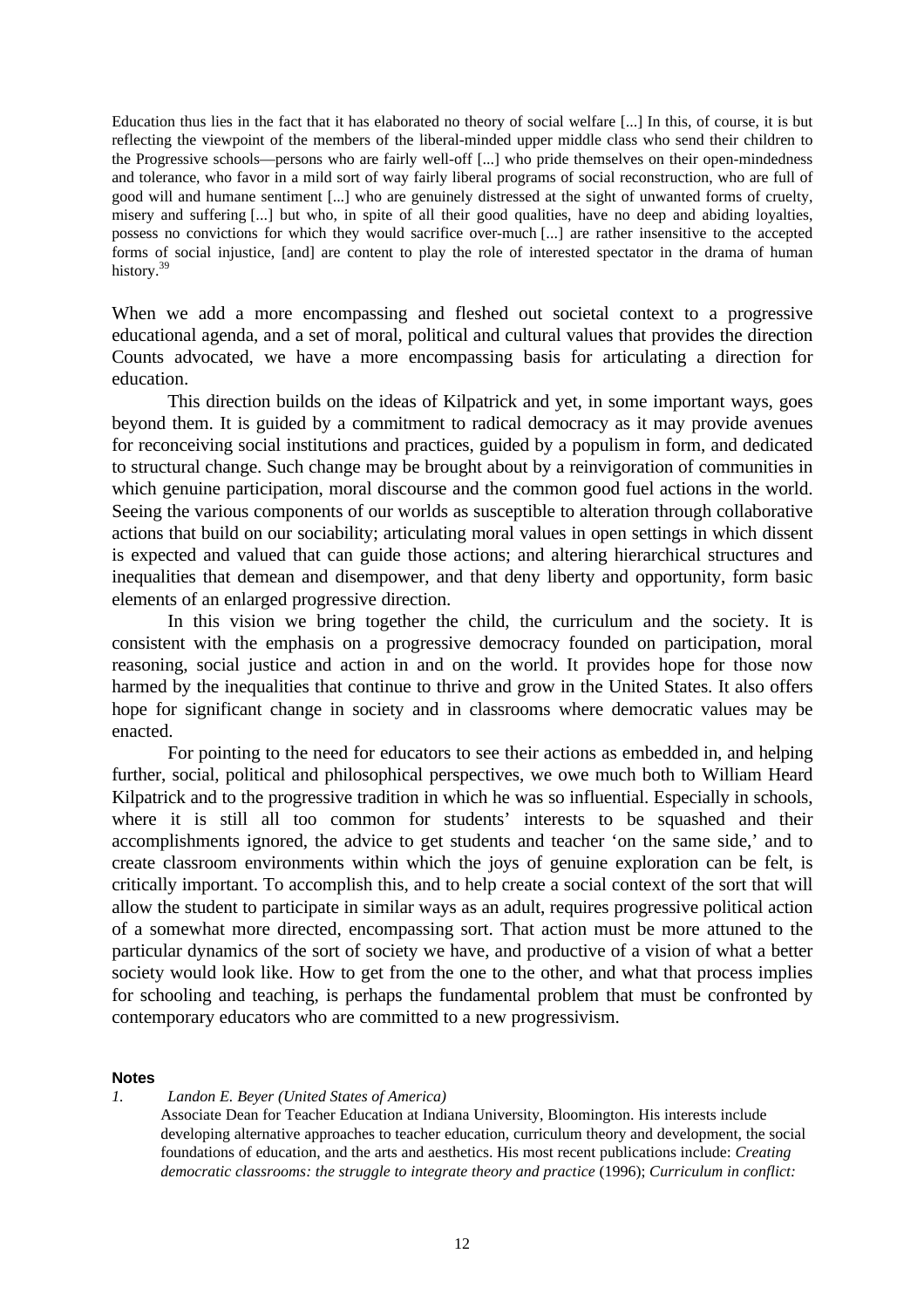*social visions, educational agendas, and progressive school reform* (1996) (with Daniel P. Liston); and *The curriculum: problems, politics, and possibilities*, (second ed., in press) (with Michael W. Apple). He is currently working on books dealing with teaching and schooling, and the role and significance of popular culture in society and classrooms.

- 2. See William H. Kilpatrick, The project method, *Teachers college record* (New York), vol. XIX, no. 4, September 1918, p. 319–35. For an early example of the project method as used in the public schools, see Ellsworth Collings, *An experiment with a project curriculum*, New York, The Macmillan Company, 1923.
- 3. Samuel Tenenbaum, *William Heard Kilpatrick: trail blazer in education*, p. 4, New York, Harper & Brothers Publishers, 1951.
- 4. Ibid., p. 5.
- 5. Ibid., p. 6.
- 6. Charles Darwin, *On the origin of species by means of natural selection*, New York, Appleton, 1887.
- 7. Tenenbaum, op. cit., p. 13.
- 8. Ibid., p. 14.
- 9. Ibid., p. 15.
- 10. For example, see John Franklin Bobbitt, Some general principles of management applied to the problems of city-school systems, *Twelfth yearbook of the National Society for the Study of Education, Part I*, Chicago, University of Chicago Press, 1913; and *The curriculum*, Boston: Houghton Mifflin, 1913; Edward L. Thorndike, *The psychology of wants, interests, and attitudes*, New York, Appleton-Century Crofts, 1935; W.W. Charters, Job analysis and the training of teachers, *Journal of education research* (Washington, DC)*,* vol. 10, 1924; and *Curriculum construction*, New York: Macmillan, 1927; and David Snedden, *Sociological determination of objectives in education*, Philadelphia: J.B. Lippincott, 1921. An incisive critique of these movements is found in William Heard Kilpatrick, *Remaking the curriculum*, New York, Newson & Company, 1936.
- 11. Tenenbaum, op. cit., p. 23.
- 12. Ibid., p. 26.
- 13. Ibid., p. 31.
- 14. See Landon E. Beyer, Uncontrolled students eventually become unmanageable: classroom discipline in political perspective, *in:* Ronald E. Butchart and Barbara McEwan, eds., *The democratic and emancipatory potential of public education*, Albany, New York, State University of New York Press, in press.
- 15. Tenenbaum, op. cit., p. 37.
- 16. From Kilpatrick's diary entry of 18 March 1935, as quoted in Tenenbaum, op. cit., p. 75.
- 17. Charles DeGarmo, *Interest and education: the doctrine of interest and its concrete application*, New York, Macmillan, 1903.
- 18. Tenenbaum, op. cit., p. 37.
- 19. William Heard Kilpatrick, *Philosophy of education*, New York, The Macmillan Company, 1951.
- 20. Ibid., p. 5.
- 21. Ibid., p. 127.
- 22. Ibid., p. 6.
- 23. Ibid., p. 9.
- 24. For an interesting contemporary treatment of the role of philosophy in education that has some affinity with Kilpatrick's position, see Tony W. Johnson, *Discipleship or pilgrimage: the educator's quest for philosophy*, Albany, State University of New York Press, 1995.
- 25. Kilpatrick, *Philosophy of education*, op. cit., p. 11–12.
- 26. For contemporary approaches to education and teaching that suggest similar emphases, see Johnson, op. cit., and Landon E. Beyer, *Knowing and acting: inquiry, ideology, and educational studies*, London, Falmer Press, 1988.
- 27. See, for example, Herbert M. Kliebard, *The struggle for the american curriculum, 1893–1958*, New York, Routledge, 1986; Cleo H. Cherryholmes, *Power and criticism: poststructural investigations in education*, New York, Teachers College Press, 1988; Jim Garrison, *The new scholarship on Dewey*, Boston, Kluwer Academic, 1995; Brian Patrick Hendley, *Dewey, Russell, Whitehead: philosophers as educators*, Carbondale, IL, Southern Illinois University Press, 1986; and Harriet K. Cuffaro, *Experimenting with the world: John Dewey and the early childhood classroom*, New York, Teachers College Press, 1995.
- 28. Kilpatrick, *Philosophy of education*, op. cit., p. 14.
- 29. Kilpatrick, The project method, op. cit., p. 325.